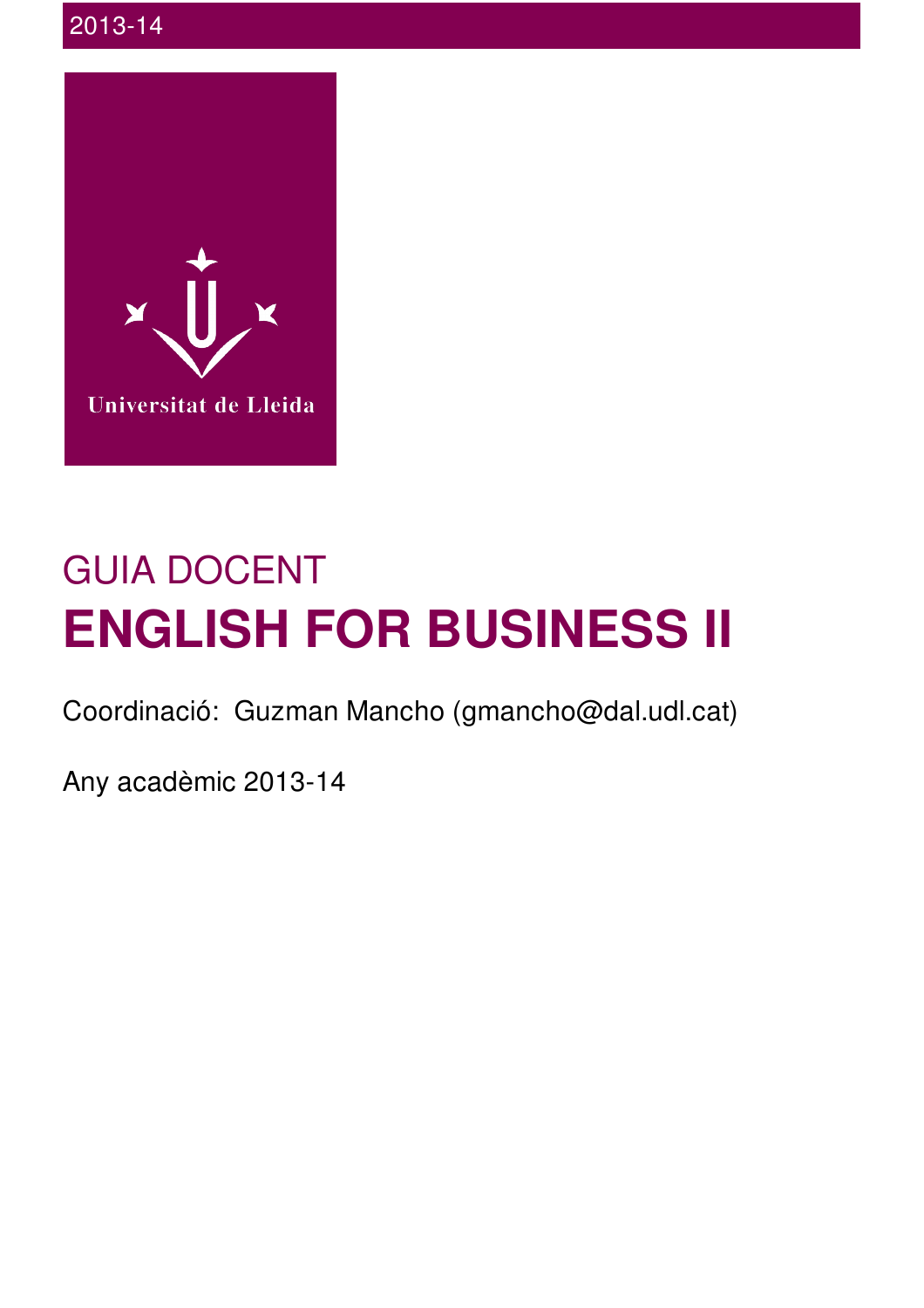## Informació general de l'assignatura

| Denominació                                          | <b>ENGLISH FOR BUSINESS II</b>                |
|------------------------------------------------------|-----------------------------------------------|
| Codi                                                 | 101309                                        |
| Semestre d'impartició                                | 2n Q Avaluació Continuada                     |
| <b>Caràcter</b>                                      | Troncal                                       |
| Nombre de crèdits<br><b>ECTS</b>                     | 6                                             |
| <b>Crèdits teòrics</b>                               | $\Omega$                                      |
| <b>Crèdits pràctics</b>                              | $\overline{0}$                                |
| Coordinació                                          | Guzman Mancho (gmancho@dal.udl.cat)           |
| Departament/s                                        | Anglès i Lingüística                          |
| Informació important<br>sobre tractament de<br>dades | Consulteu aquest enllaç per a més informació. |
| Idioma/es d'impartició                               | Anglès                                        |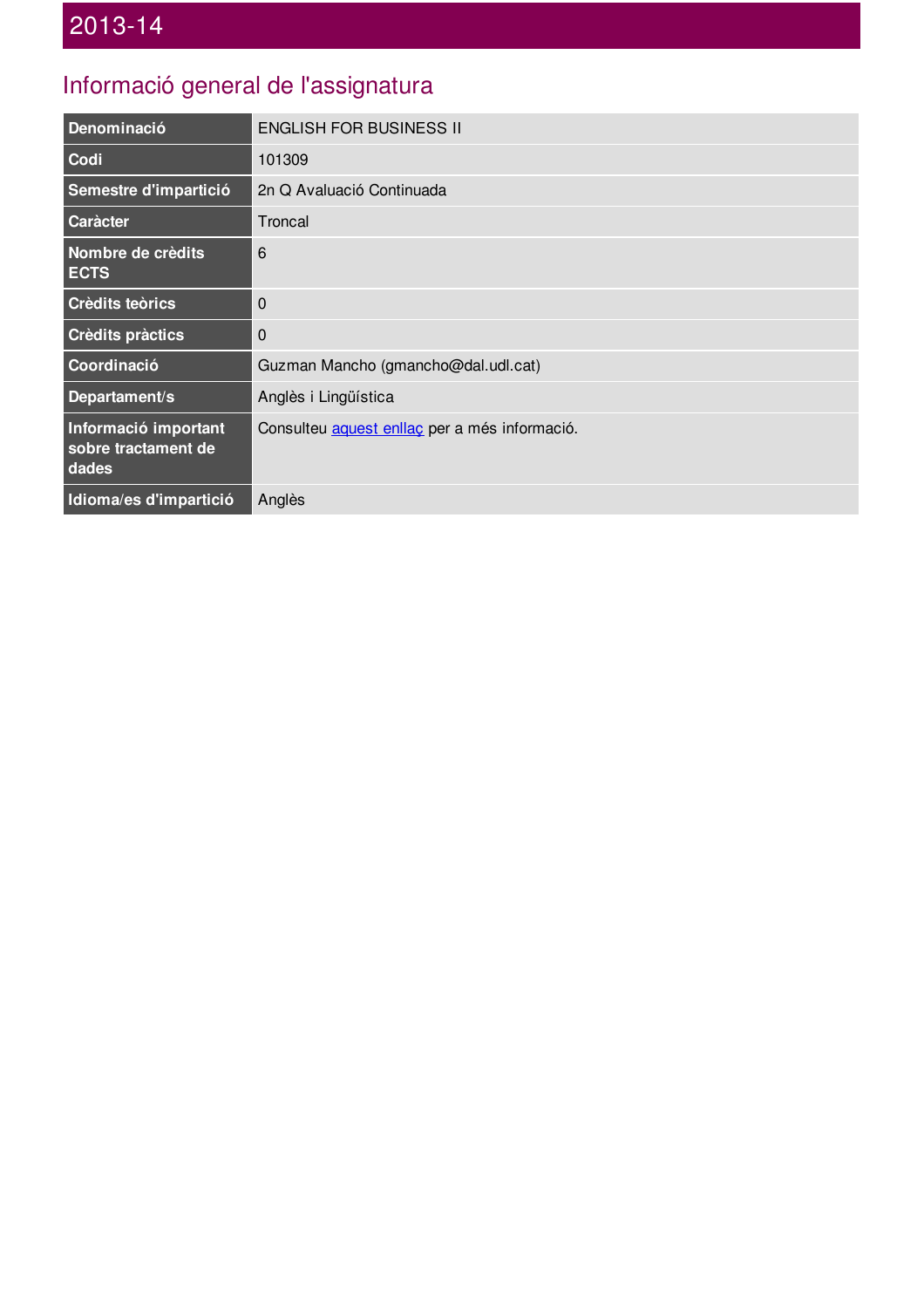Ester Baiget Pilar Brufau Grahame Evans Lídia Gallego Guzmán Mancho Maria Sabaté Montserrat Vives

## Informació complementària de l'assignatura

Es recomana que els estudiants hagin assolit un nivell A2 de llengua anglesa segons els Marc europeu comú de referència per a les llengües. Es pretén que l'alumnat adquireixi un nivell B1 al llarg de l'any acadèmic cursant les assignatures d'Anglès de Negocis I i II.

Els alumnes que sol es presentin a les dues primeres proves establertes, obtindran a un No Presentat al seu expedient. A la resta, la nota final resultarà de la suma de les notes parcials. Es pretén que l'alumnat practiqui les destreses orals i escrites, terminologia i gèneres textuals orals i escrits relacionats amb l'Anglès de Negocis durant el quadrimestre.

## Objectius acadèmics de l'assignatura

Veure apartat de competències.

## **Competències**

#### **Competències estratègiques de la Universitat de Lleida**

Domini de les Tecnologies de la Informació i la Comunicació.

**Objectius** 

- Realitzar activitats de comprensió oral i escrita emprant material en línia
- Domini d'una llengua estrangera

**Objectius** 

- Seleccionar les opcions estilístiques adequades
- Aplicar diferents tècniques de comprensió lectora de textos sobre economia i empresa
- Aplicar diferents tècniques de comprensió oral de textos sobre economia i empresa
- Reconèixer i utilitzar vocabulari bàsic de l'àmbit de la gestió empresarial
- Seleccionar i escriure el tipus de carta que s'adigui a diversos contexts comunicatius
- Fer una presentació oral amb suport visual
- Correcció en l'expressió oral i escrita

**Objectius** 

- Seleccionar les opcions estilístiques adequades
- Estructurar adequadament un text segons el seu propòsit comunicatiu
- Utilitzar conectors discursius i marcadors de cohesió per estructurat un text oral i escrit
- Organitzar adequadament un text segons el seu propòsti comunicatiu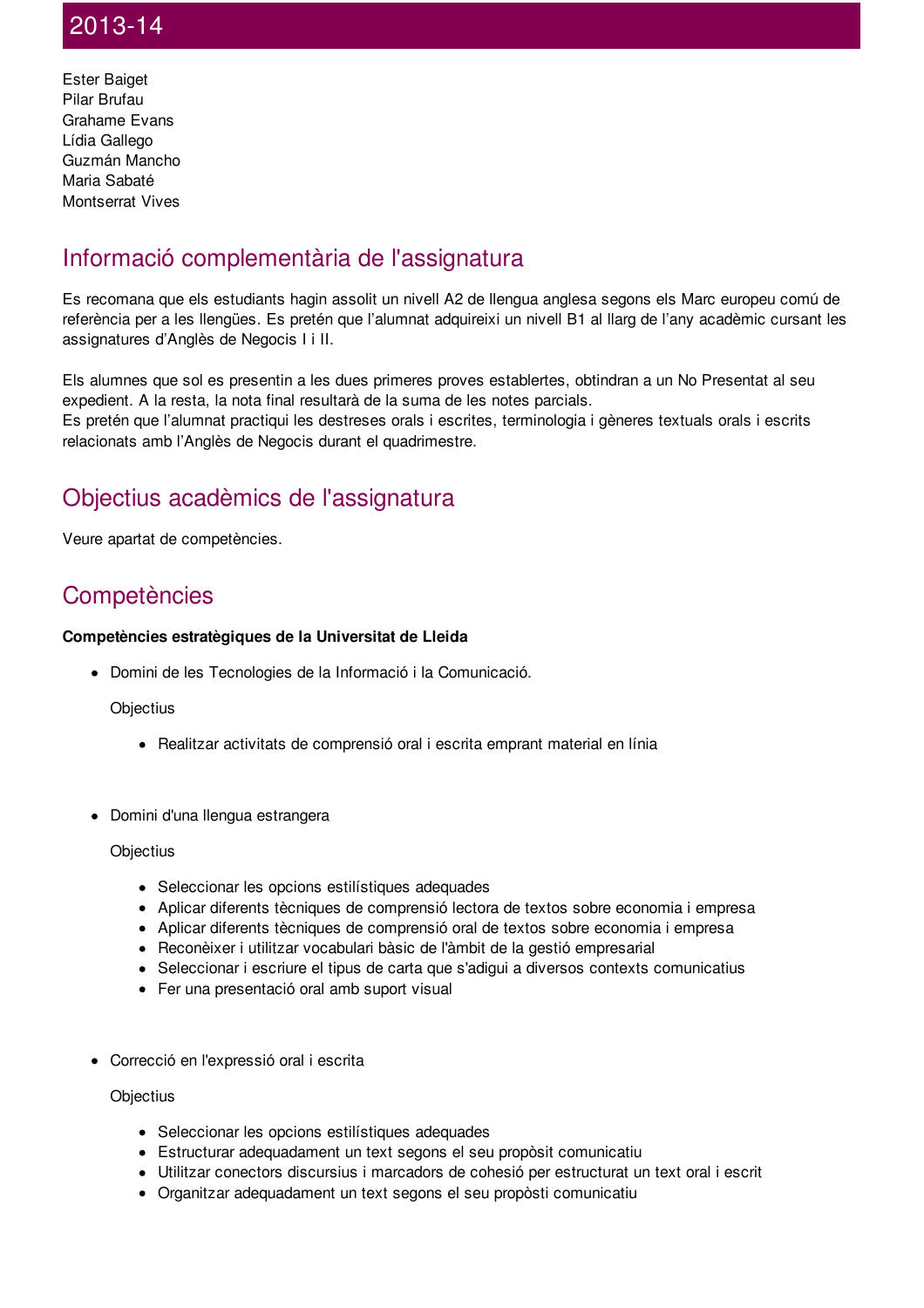#### **Competències transversals de la titulació**

Ser capaç de treballar i d'aprendre de forma autònoma i simultàniament interactuar adequadament amb els altres, cooperant i col·laborant.

**Objectius** 

- Consolidar temes gramaticals proposats al programa de cada unitat
- Capacitat de crítica i autocrítica.

**Objectius** 

- Millorar la producció oral / escrita dels seus companys
- Treball en equip i lideratge.

**Objectius** 

- Produir resultats d'aprenentatge seguint una metodologia d'aprenentatge col·laboratiu
- Capacitat d'anàlisi i de síntesi.

**Objectius** 

Analitzar tendències a partir de números i gràfiques

#### Continguts fonamentals de l'assignatura

- 1. Brands (weeks 1-4)
- 2. Money and entrepreneurship (weeks 5-8)
- 3. Marketing and advertising (weeks 10-13)
- 4. Commercial correspondence (weeks 14-16)

#### Sistema d'avaluació

The assessment is organized in the following way:

- 1. Oral presentation: 20 points (weeks 7 and 8)
- 2. Reading of booklet: 10 points (week 9)
- 3. Video Commercial: 15 points (week 14 in your GG class)
- 4. Commercial correspondence: 20 points (week 16)
- 5. vocabulary, grammar, and listening test: 20 points (week 17)
- 6. active participation in GM classes and SAKAI: 15 points

The type of assessment is continuous assessment. This means that your final mark will be the result of the sum of the partial marks. In the event that a student fails or does not take more than two assessment tests (from 1 to 5 above) or s/he does not take one, s/he will fail the subject (a fail means obtaining less than  $\lt 4$  points in this case). However, the student that only takes the first two tests, 1 and 2 (regardless of their marks), his/her final mark of the subject will be NO PRESENTAT. The average mark to pass the subject must be a <5> or above.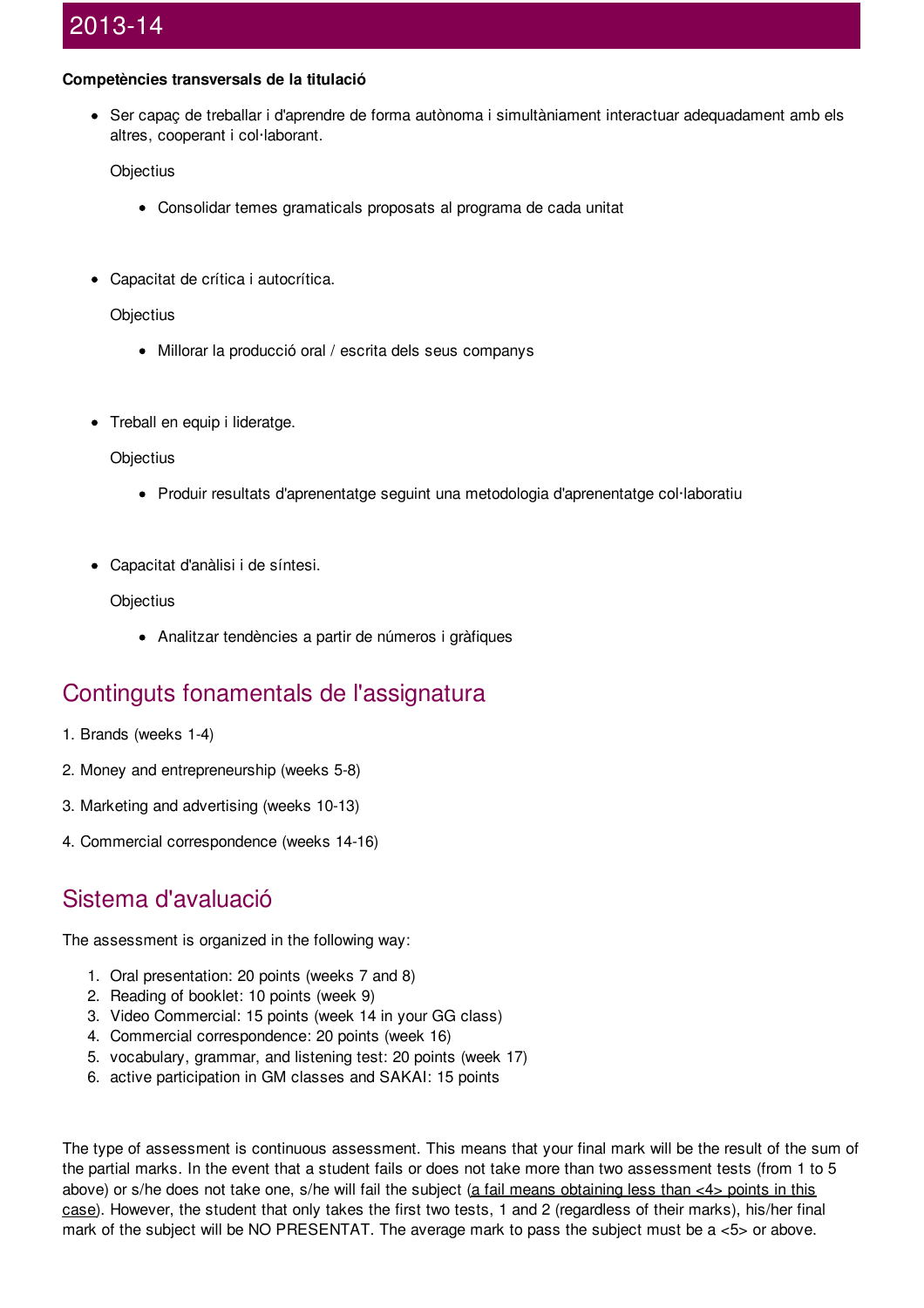The test in the 9<sup>th</sup> week will take place on April 7 (9-11 am).

The test in the 17<sup>th</sup> week will take place on June 11 (9-11 am). Both tests will have this classroom distribution:

- -- Morning GG1: Classroom 3.01 (Polivalent Building)
- -- Morning GG2: Classroom 3.02 (Polivalent Building)
- -- Evening GG: Classroom -1.02 (Faculty of Law and Economics)

#### Bibliografia i recursos d'informació

#### **Compulsory bibliography**

- Tullis, G & T. Trappe (2008) *New Insights into Business: Students' Book*. 6th impression. Harlow: Longman.
- *Women in Business*, published by Penguin Readers (Pearson) 2008.

#### **Additional bibliography**

- Ashley, A. (2003) *Oxford Handbook of Commercial Correspondence.* New edition. Oxford: Oxford University Press.

- Bowen, T. (1997) *Build Your Business Grammar.* London: Heinle.
- Duckworth, M. (2003) *Business Grammar and Practice.* New edition. Oxford: Oxford University Press.
- Mascull, B. (2008) *Business Vocabulary in Use. Intermediate*. Oxford: Oxford University Press.
- Wyatt. R. (2007) *Check your English Vocabulary.* London: A & C Black

#### **Bilingual and monolingual Business English dictionaries**

- Alcaraz, E. & B. Hughes (1996) *Diccionario de términos económicos, financieros y comerciales. Inglés-Español, Spanish-English*. Barcelona: Ariel

- *Longman Business English Dictionary* (2007) 2nd edition. Harlow, England: Longman
- López, S. & D. Watt (2002) *Diccionario Oxford Business. Español-Inglés. Inglés-Español.*Oxford: Oxford University Press.
- *Oxford Learner's Pocket Dictionary. Dictionary of Business English* (2006) Oxford: Oxford University Press.

- WebFinanceInc. (2007-10) *BusinessDictionary.com.*Se[ehttp://www.businessdictionary.com](http://www.businessdictionary.com/)

#### **General English Grammars and Vocabulary Books**

- Redman, S. (1997) *English Vocabulary in Use: Pre-intermediate & Intermediate.*Cambridge: Oxford University Press.

- Swan, M. (2005) *Practical English Usage.* Oxford: Oxford University Press.
- Swan, M. *etal.* (1997) *How English Works: A Grammar Practice Book.* Oxford: Oxford University Press.